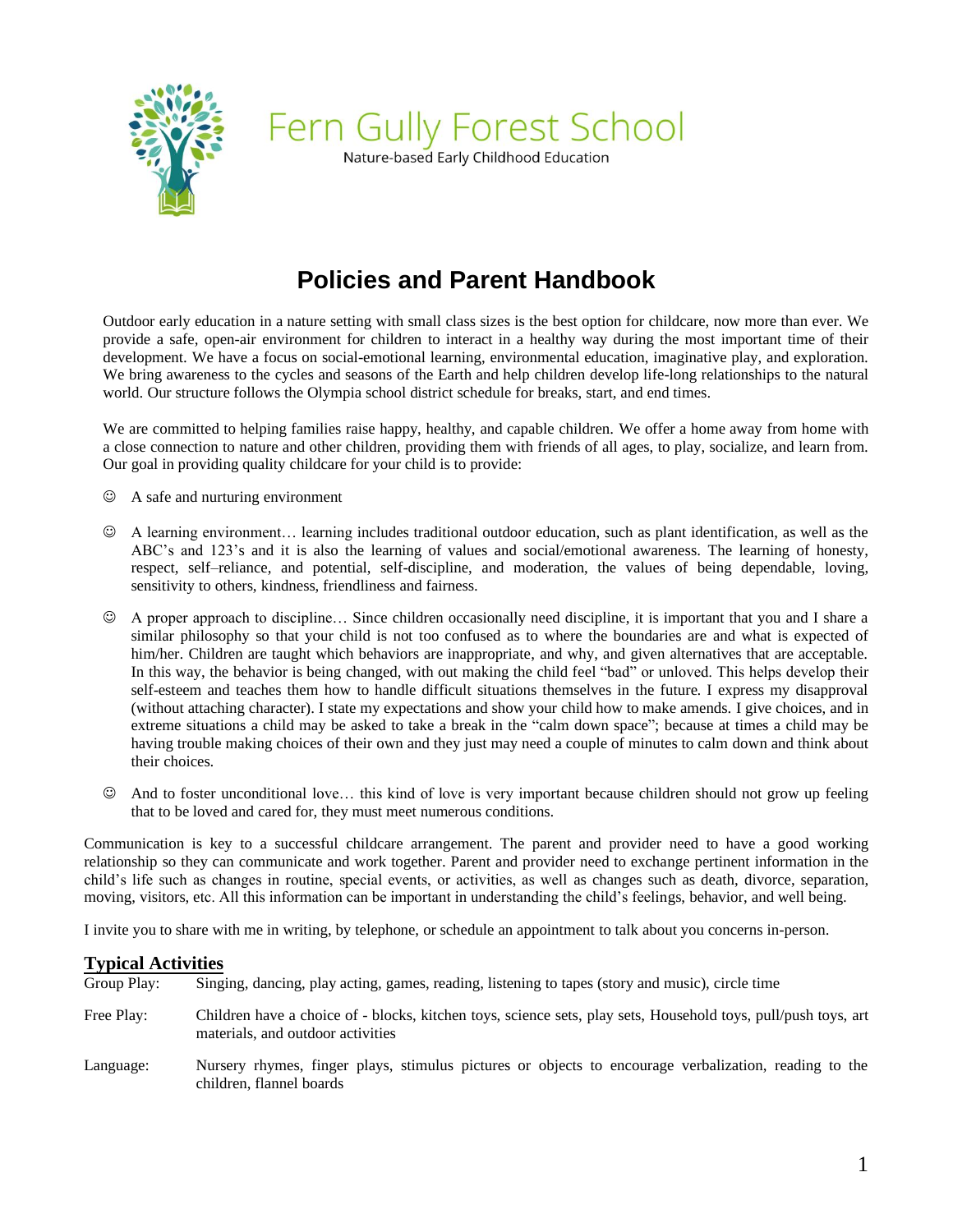

Nature-based Early Childhood Education

Dramatic play: Dress up, role playing, puppetry, dancing, singing, music-making, etc.

Outdoor play: (all-weather) Swinging, climbing, riding toys, running, ball playing, gardening tools, dancing, games, toys, trucks, mud kitchen, etc. (please remember to dress your child appropriately for the weather, if in doubt, dress in layers and bring extra clothes)

## **Typical Daily Routines**

- 9 AM Arrival and Greeting
- 9:30 Circle time (including name games, our 5 agreements, songs, warm-ups, dancing, etc.)
- 9:45 Nature Exploration
- 10:15 Bathroom and hand washing
- 10:30 Snack time
- 11:00 Outdoor play or other learning activities
- 11:15 Bathroom and hand washing
- 11:30 Lunch and clean up
- 12:00 Activity: Art, yoga, dance, books, story time, small animal care and cuddles, etc.
- 12:45 Free play
- 1:00 Parents arrive to pick up children

*(Your child is released to my care after you leave the premises in the morning, and he/she is released to your care as soon as you walk in at pick up time)*

Note: Bathroom times vary to meet the child's needs. This is a general schedule and is dictated mostly by the children's needs and feelings each day.

#### **Policies and Procedures**

If illness or other emergencies should arise during childcare hours every attempt will be made to have a substitute provider care for your child so that I can remain open for childcare. If substitute care is not available, you will receive a phone call to pick up your child. Whenever possible medical and personal appointments will be made after childcare hours however, if I must use childcare hours to secure appointments every attempt will be made to have a substitute provider care. If a substitute is not available, I will have to close my childcare home.

For your convenience, we follow the Olympia School District schedule for closings for vacations and holidays and every attempt will be made to minimize any changes in this schedule.

#### **Holidays follow the Olympia School District Schedule.**

Please respect that when my childcare home is closed for vacation, I am taking this time to rest and to be with my family or just to catch up on home duties. I take my job very seriously and consider this to be a legitimate long-term career. In order to accomplish this, I need this time out to maintain the energy level it takes to give your child the quality care he/she deserves.

*I do reserve the right to close for any reason in which I cannot operate in a safe manner. i.e. loss of electricity, water, heat or in extreme circumstances, medical epidemics. Childcare fees are paid for any of these occurrences.* 

#### **Discipline**

I express my disapproval (without attaching character). I state my expectations and show your child how to make amends. I give choices, and in extreme situations a child may be asked to take a break in a "calm down space"; because at times a child may be having trouble making choices of their own and they just may need a couple of minutes to calm down, identify their emotions, learn to self-regulate and think about their choices. *No physical discipline is ever used in my care.*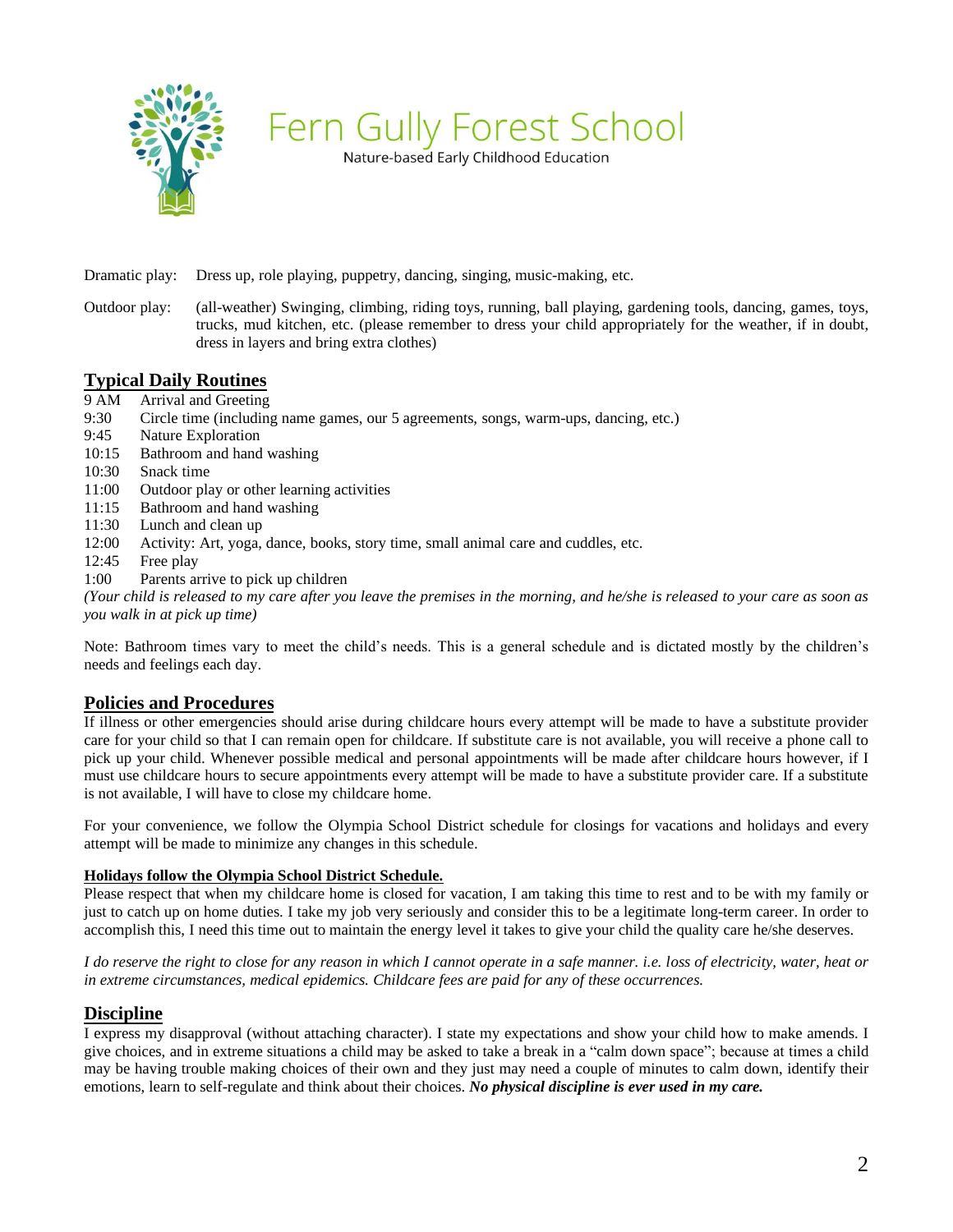

Nature-based Early Childhood Education

# **Gross Misconduct:**

I will communicate to you if your child is frequently and deliberately causing harm to others and/or is frequently and deliberately destructive. Violent and destructive behavior is unsafe and will not be allowed – immediate termination will ensue if the behavior persists.

# **Child's Health**

Your child cannot be admitted with symptoms of illness as specified below; unless written documentation from a licensed physician, or verbal (with written follow up) states the child has been diagnosed and poses no serious health risk to the child or to other children.

Should your child have signs or symptoms requiring exclusion from the family childcare home he/she will be isolated and the parent/guardian or other authorized person by the parent will be notified immediately to pick up your child. There can be no exceptions since illness spreads quickly among children.

Please make other arrangements if your child is sick and respect my decision if I feel your child is too sick to be in childcare. I am sympathetic to the difficulties of taking time off, so discretion will be used.

The symptoms of illness for possible exclusion shall include, but are not limited to any of the following…

- A. The illness prevents your child from participating comfortably in the outdoor childcare environment,
- B. The illness results in a greater care need than I can provide with out compromising the health and safety of the other children in my care, Or
- C. The child has any of the following conditions:
	- Temperature: Oral temperature 101 degrees or greater; axillary (armpit) temperature 100 degrees or greater; accompanied by behavior changes or other signs or symptoms of illness- until medical evaluation indicates inclusion in the facility. Oral temperature shall not be taken on children younger than 4 years (or younger than 3 years if a digital thermometer is used). Rectal temperature shall be taken only by persons with specific health training.
	- Symptoms and signs of possible severe illness (such as unusual lethargy, uncontrolled coughing, irritability, persistent crying, difficult breathing, wheezing, or other unusual signs)- until medical evaluation allows inclusion;
	- Uncontrolled diarrhea, that is, increased number of stools, increased stool water, and/or decreased form that is not contained by the diaper- until diarrhea stops;
	- Vomiting illness (two or more episodes of vomiting in the previous 24 hours) until vomiting resolves or until a health care provider determines the illness to be non-communicable, and the child is not in danger of dehydration;
	- Purulent conjunctivitis (defined as pink or red conjunctiva with white or yellow eye discharge), until 24 hours after treatment has been initiated;

viii. Scabies, head lice, or other infestation, until 24 hours after treatment has been initiated;

- Tuberculosis, until a health care provider or health official states that the child can attend child care;
- Impetigo, until 24 hours after treatment has been initiated;
- Strep throat or other streptococcal infection, until 24 hours after initial antibiotic treatment and cessation of fever;
- Chicken pox, until at least 6 days after onset of rash or until all sores have dried and crusted;
- Pertussis, until 5 days of appropriate antibiotic treatment (currently; erythromycin) to prevent an infection have been completed and a licensed physician states in writing the child may return;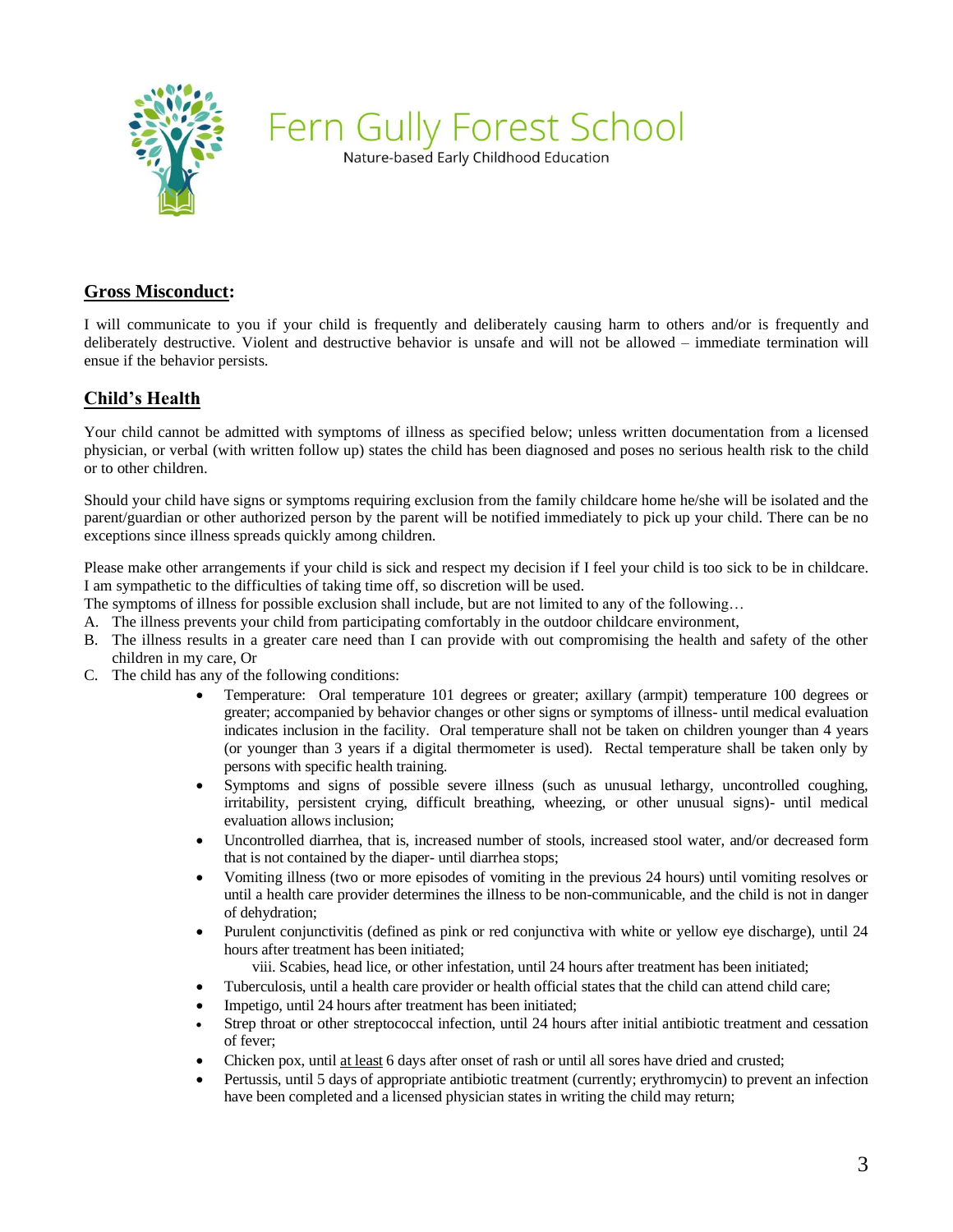

Nature-based Early Childhood Education

- Mumps, until 9 days after onset of parotid gland swelling and a licensed physician states in writing the child may return;
- Hepatitis A virus, until 1 week after onset of illness or as directed by the health department when passive immunoprophylaxis (currently, immune serum globulin) has been administered to appropriate children and staff and a licensed physician states in writing the child may return;
- Measles, until 6 days after onset of rash and a licensed physician states in writing the child may return;
- Rubella, until 6 days after onset of rash and a licensed physician states in writing the child may return;

*Injuries:* I will supervise your child closely in an attempt to prevent injuries, but accidents resulting in injury do occur. All teachers have been trained in first aid and CPR and will follow training. If the injury is minor (requiring only a band-aid or ice) I will tell you about it when you pick up your child. If it is serious, I will call you and may even suggest that you take your child to the doctor or emergency room. If an injury is very severe, I will call 911 for assistance before I call you. If I can not reach you, I will call the emergency contacts listed on your enrollment form (please remember to keep this up-to-date).

# **Child's Medication:**

- 1. A "Medication log" **must** accompany all over the counter medicine. Over the counter medicine is usually given for short term health conditions; the average length of time is 5 days/
- 2. Prescription medicine **must**:
	- a. be dated with in the past 30 days
	- b. have child's name printed clearly on the label
	- c. have dosage amount and times
- 3. Prescription medicine must also be accompanied by a "medication log" which **must include**:
	- a. Date
	- b. Child's name
	- c. Doctor's name and phone number
	- d. Name of medication
	- e. Dosage amounts and times to be administered
	- f. Route of medication, i.e. oral, eye, etc.
	- g. Date medication is to end
	- h. Special directions, i.e. take before eating, etc.
	- i. Parent's signature

# **Days/Hours of Operation:**

Childcare is available Monday through Friday 9am-1pm with the exception of closings as referred to in this handbook. Actual days are determined by the parent/guardian's individual needs.

Please understand that the contracted drop-off time is important because I plan our day around the collective time frame of each child as well as each other phase of our morning routine – **please** call me if you know that you will be more than 15 minutes late.

Our contracted pick-up time is equally important; there are several things to do before the children leave.

# **Late Drop Off and Pick Up:**

Please call me if you will be late dropping your child off. It is very important to me and the other children to know our schedule (breakfast, etc.) and when we can move along from one activity to another.

I'm sure you agree, personal time is precious; accordingly, it becomes extremely difficult and stress full to have an appointment or other plans scheduled if I cannot depend on the mutually agreed pick up time. I do understand that there may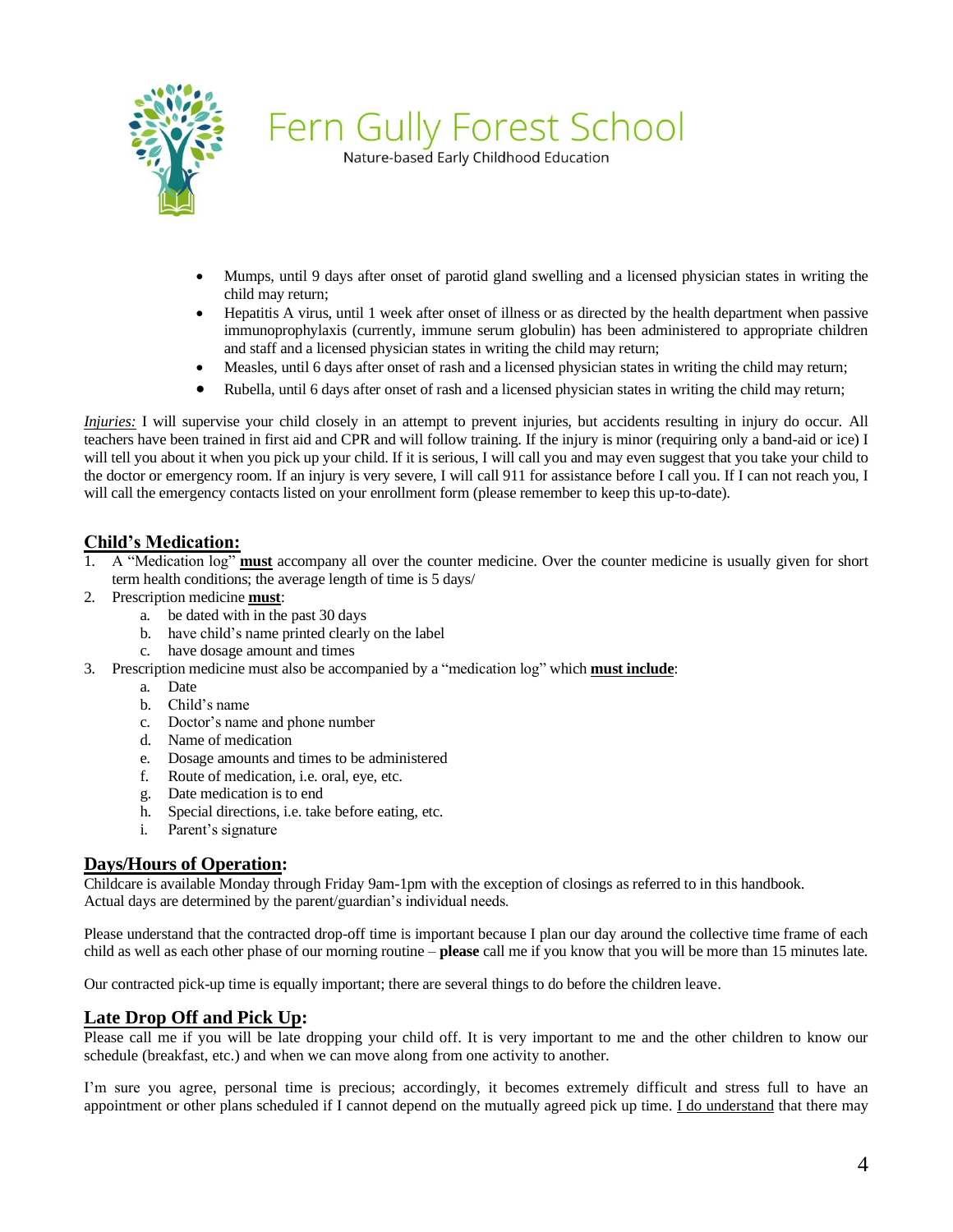

Nature-based Early Childhood Education

be an occasion of major traffic congestion or bad weather conditions causing a delay in your travel – if you have a cellular phone, please call me and perhaps we can work out a contingency plan. Consistent tardiness could be cause for termination. Following the first 15 minute grace period, a \$1.00 late fee for each additional minute past our agreed pick-up time will be due.

#### **Nutrition:**

The parent provides a sack lunch and snacks. Please include plenty of protein and nutritious food. Additional snacks may also be served as needed. Cakes, cookies, and other "not so nutritious food" may be served during special events like birthday parties and holidays.

## **Potty Training:**

Potty training shouldn't be rushed; it is important that your child is psychologically **and** physically ready for training. Your child must be potty trained prior to coming to Fern Gully School. This is when your child maintains at least 2 continuous weeks of bladder/bowel control and can communicate their need to go to the bathroom; of course, it is okay if your child still needs assistance with the bathroom. If your child regresses we will work with you and assess the next step.

#### **Release of Children:**

It is important that I protect your child by ensuring that your child does not leave my home with a person you have not authorized to pick up your child. Also please tell me when someone else that you have authorized will be picking up your child. Even if it is an emergency, I must have your permission to release your child to someone other than you. I will need the person's name and a description of what he or she looks like. The person picking up your child will have to show me a picture ID before I will release your child from my care.

I must assume that both parents have the right to pick up your child, unless you give me a copy of a court order stating otherwise. We will need to discuss how I should handle the non-custodial parent who arrives to pick up your child. Without a copy of the court order, I cannot refuse a parent. If I have a court order and a noncustodial parent tries to pick up the child, I will immediately call the custodial parent. If the non-custodial parent leaves with the child, I will immediately call the police and report the situation. I will not place the other children at risk in a confrontation with the non-custodial parent.

It is very important to me that your child arrives home safely. Therefore, If the person who arrives to pick up your child appears intoxicated or otherwise incapable of bringing your child home safely, I will call the parent or emergency contact person listed to request their assistance. If the situation occurs a second time, it will be grounds for terminating my care of your child.

All children should be transported to and from childcare in a car seat. For further clarification refer to the Washington State Law regarding children and seat belts and abide by that law for your child safety. I will not release your child if the person picking up your child does not have a car seat and your child falls into the car seat requirement age bracket.

#### **Supplies:**

To eliminate the daily bundle of items to carry you may bring a package of items and extra clothes. I will notify you if items are running low. All items need to be marked with the child's name.

IMPORTANT: Parent/guardian will provide a water bottle, sack lunch, healthy snacks, and a change of clothes in a backpack on a daily basis or keep a change of clothes with us – replacing as needed.

# **Fee Payment Guidelines**:

Childcare fees are paid in advance on a monthly basis. Payment obligation is based on the days agreed to use childcare, not on actual attendance. There is no change in fee due to your child's absences. If your child is absent or I am closed on the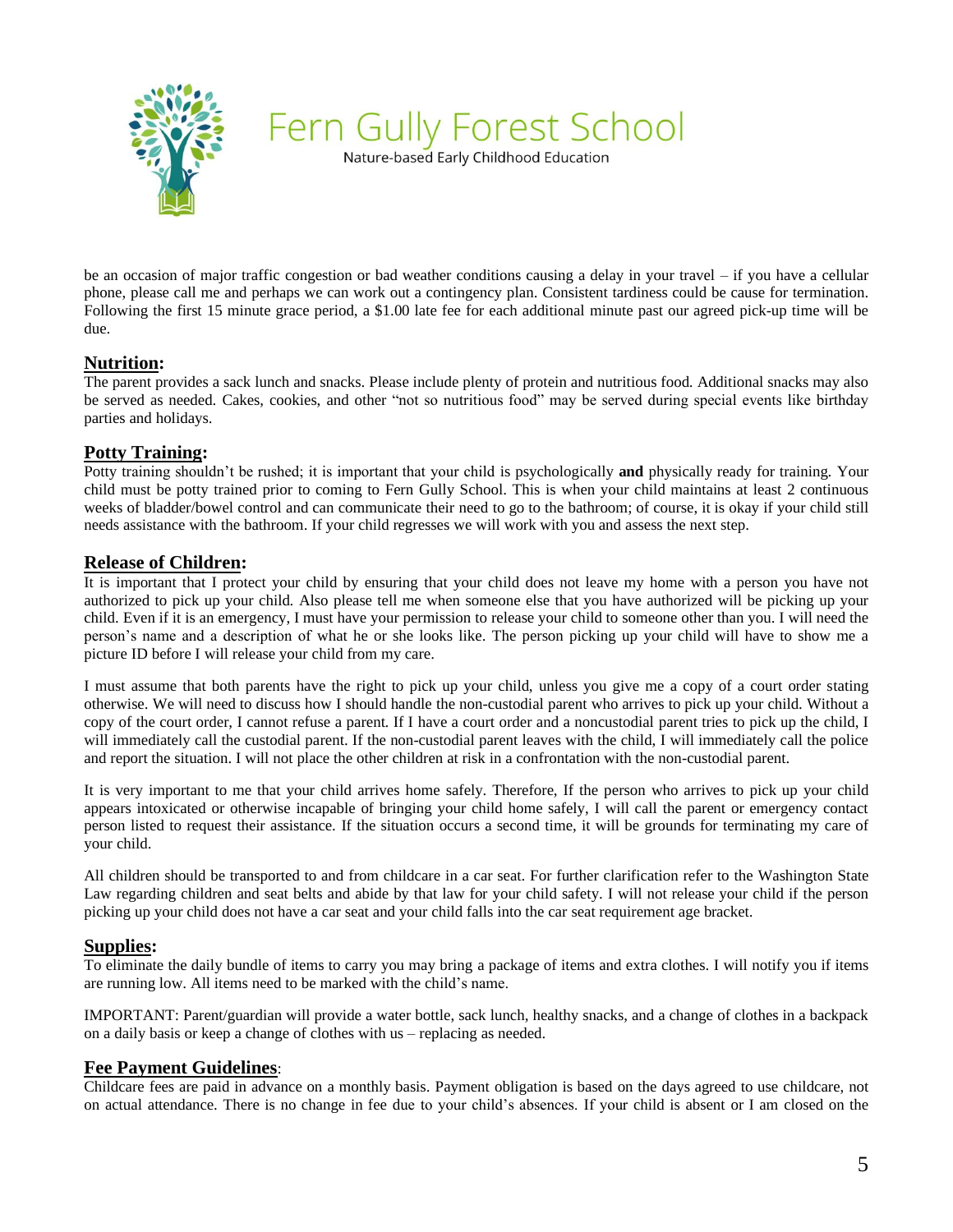

Nature-based Early Childhood Education

Friday **before** the week begins or the last scheduled day of attendance for the week, you are responsible to make payment as agreed. In the case of your vacation or absence, please postdate your check for the up coming date due and make payment before you leave.

Late payments – A \$25 late payment fee (per child) applies for any payment not received by the fifth of the month unless a payment plan has been worked out in advance. If payment is not received by the  $10<sup>th</sup>$  of the month, an additional \$10.00 fee per day will be charged. Your child will not be permitted to return to childcare until both the payment and the late fee are paid in full.

A personal check, cash or Paypal transfer will be accepted for payment, however if a check is returned for any reason and I incur any bank charges from the return of your check, those charges will be added to the following weeks daycare fee additionally because I am unable to use these funds my late fee for payment also applies. After 2 check returns, all further payments must be made in cash. Non-payment or consistent late payments is cause for termination immediately with out 2 weeks notice.

A two week notice of any increase in tuition or fees will be posted.

## **Early drop off**

Any care needed prior to my normal opening time will need be scheduled at least by the Friday prior to the week care is needed. There is a charge of \$5.00 per 15 minutes of care prior to normal opening time. This fee is non-refundable. This includes if you decide not to bring the child early.

# **Covid-19 Guidelines**

**We are devoted to keeping our community safe and children happy and healthy. We want to provide a safe environment for Fern Gully's teachers, parents, and students. We follow recommended guidelines for the Coronavirus from the CDC and the Department of Health for childcare, youth development, day camps, and outdoor programs.**

It is important to state that much is unknown about COVID-19. It is up to you to weigh the risks and benefits of enrolling your child in this program, and you do so at your own risk. We believe being outdoors is the safest way to keep our kids happy and healthy. We are committed to following the most up to date advice from the Department of Health and we will adjust our policies as new information arises. Your health, your child's health, and the health of our staff are first and foremost on our minds.

**Before Arrival:** If you or your child is sick, stay home. This applies to all signs of illness. If there is a lingering cough or allergies please let us know and bring a doctors note if possible. Please take all signs and symptoms of illness seriously and err on the side of caution. Please wash your hands before leaving your home. It is of the utmost importance to keep your child home if within the last 24 hours they have shown any symptoms associated with COVID-19, including:

Fever (100.4°F) or chills, cough, shortness of breath or difficulty breathing, unusual fatigue, muscle or body aches, headache, recent loss of taste or smell, congestion or runny nose, sore throat, nausea or vomiting, diarrhea.

**Masks/Facial Coverings:** We are following the WA Department of Health regulations for Childcare, Youth Development and Summer Day Camps. With our programs being fully outdoors, and mainly being in the age range of 3-7, children are not required to wear facial coverings.

**Additional Health checks** may be given during the program if children/teachers are experiencing fever or any symptoms related to COVID-19. If teachers or children are running a fever of 100° F [37.8° C] or greater, have a cough, and/or